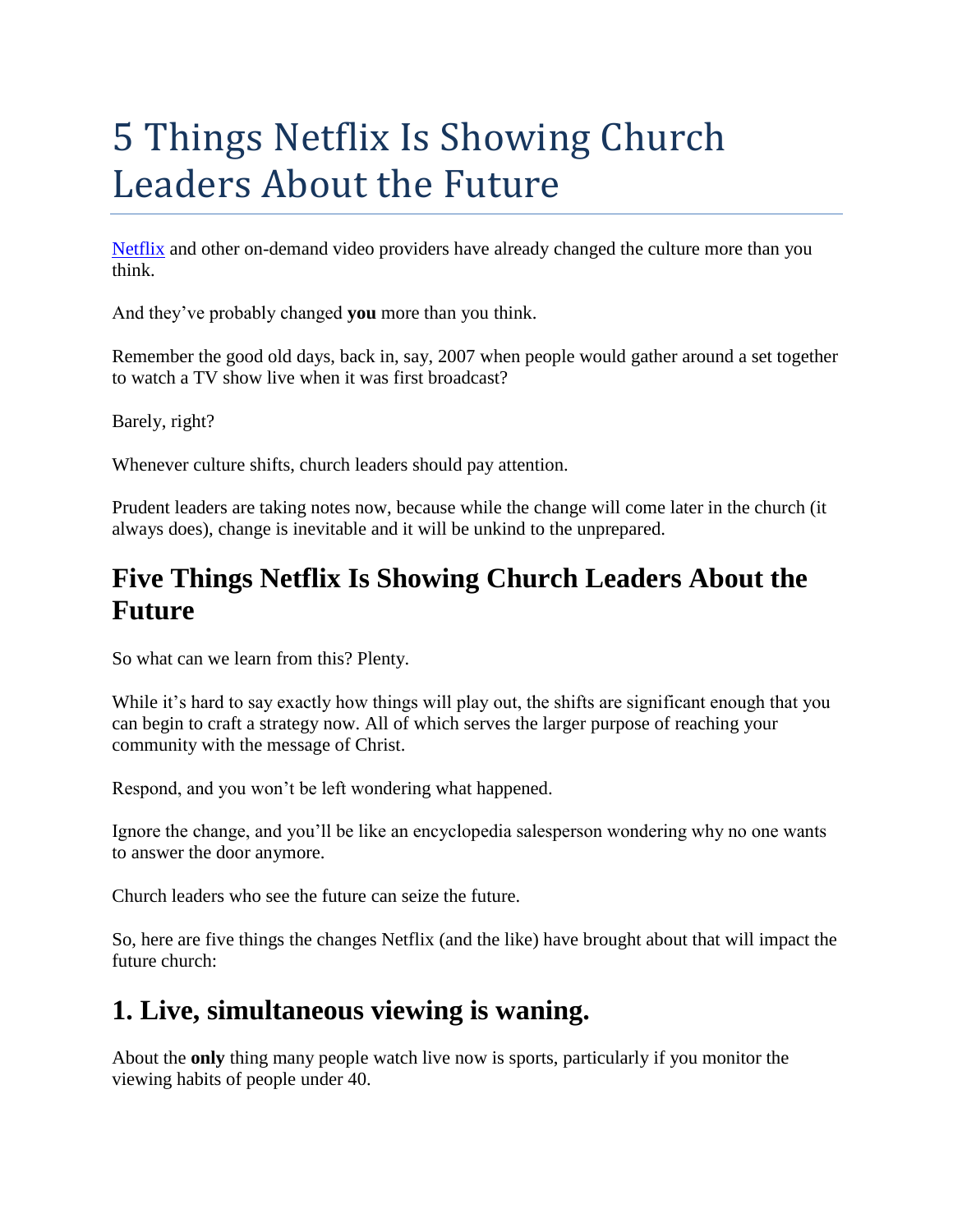Even regular shows people track with are often DVR'ed so people can skip through commercials. Personally, even though I'm over 40, I rarely watch network television, but when I do, I'll record a show and start watching it 15-20 minutes late so I can skip through the commercials.

A few implications for church leaders:

**1. Will once on Sunday seem strange?** People are increasingly used to listening to *your* content on *their* schedule. If your main draw on Sunday morning is the message, offering it only once live on Sunday will not resonate as much in the future as it has in the past. While this might not mean adding more services (extra services with 12 people attending each is not compelling), it does force you to reconsider what you're doing and why you're doing it.

**2. Relationships and mission will be more powerful than singing and speaking.** The gathering of the church at its best has always been about more than just a service or even a message on Sunday. The church is community on a common mission in which relationships with insiders and outsiders are central.

Churches that elevate relationship—both for new attenders and regular attenders—will see far more effectiveness in the future than churches that don't.

In fact, you might even see more people drawn to your services not just for the services but for the relationships and for a chance to make a difference working together on a common mission that makes a difference.

If all you do is sing and speak on a Sunday, it will become harder and harder to gather a crowd.

If you want to read more about the importance of relationships on Sunday and how to respond to declining attendance, this post on [7 Ways to Respond as People Who Attend Church Attend Less](http://careynieuwhof.com/2013/04/7-ways-to-respond-as-people-attend-church-less-often/)  [Often](http://careynieuwhof.com/2013/04/7-ways-to-respond-as-people-attend-church-less-often/) can help.

# **2. Watching is becoming personal, individual and portable.**

Like you, I now consume content on multiple devices. I can watch TV, movies and Netflix on my phone, iPad, laptop, desktop or TV.

And, like you, I simply pick up where I left off. Stop a show at 33:23 on one device and pick up at 33:24 on another, whenever you want. Start at the gym, finish in the car or on the back deck.

Recently, Netflix began to allow subscribers to create individual users on a common account so your kids or spouse can watch what they're watching and you can watch what you're watching without messing up each other's feed. As a result, various members of a household may be watching the same series, but will be at different places in a series.

#### **The implication for church leaders is that one more shift from the communal to the individual is happening.**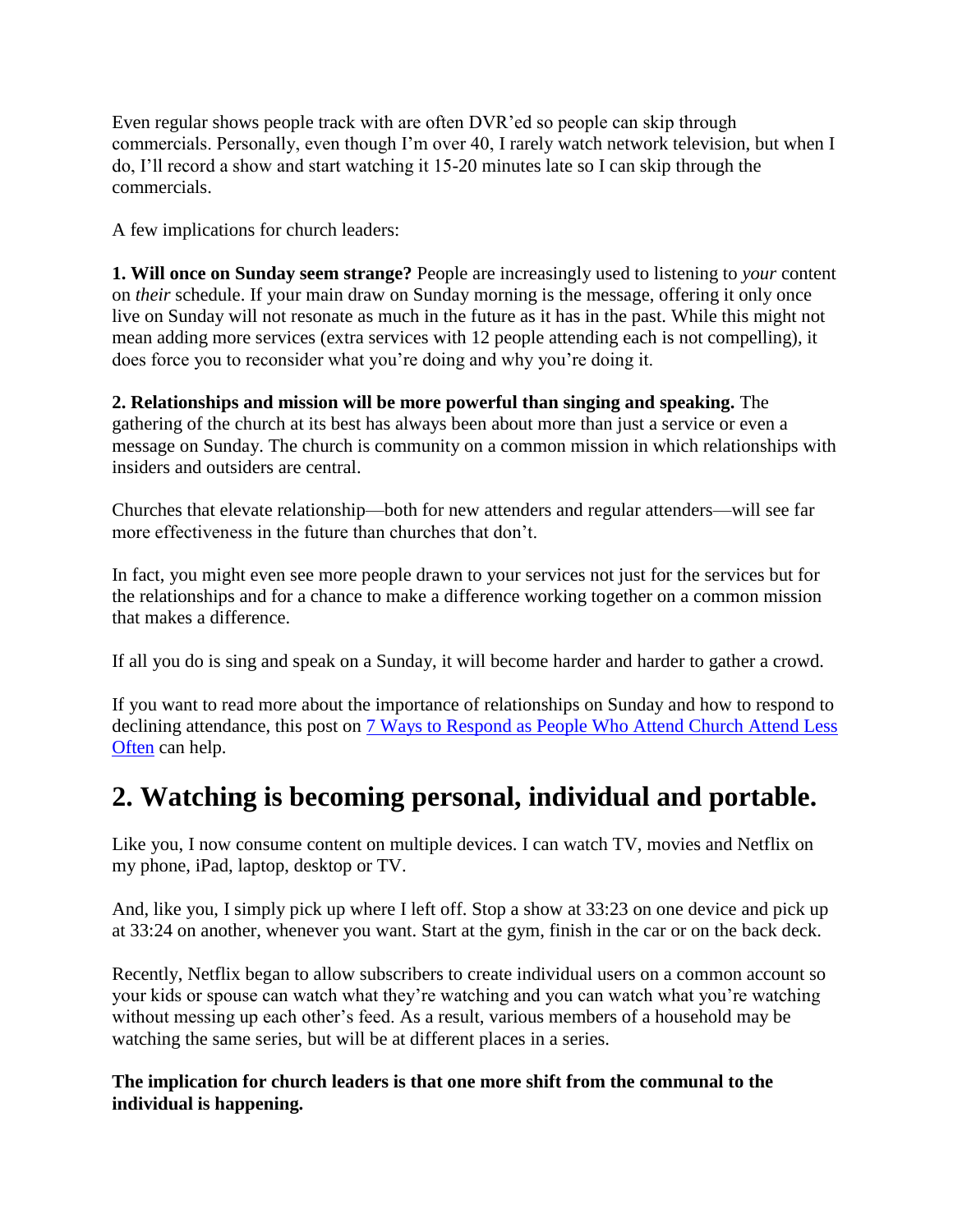So what on earth does that mean?

Great question, because it tears at the fabric of what the church is about—a community.

Some thoughts:

**1. It's an opportunity for people to access your content the same way.** Like many churches, a few years ago we created an [app for Connexus](http://www.connexuscommunity.com/homepage/the-connexus-app/) that allows people to stream messages whenever and wherever they want across devices. Our content is available on our [website](https://www.connexuscommunity.com/watch-online/message-list/) as well, in addition to via [podcast.](https://itunes.apple.com/ca/podcast/connexus-community-church/id271533402?mt=2) Accessing your messages will become more personal, individual and portable. Embrace it.

I realize that this sometimes means people will watch online rather than attend, but it's also a great way to spread the message more quickly than otherwise. People who love what you do will share it with their friends and talk about it on social media.

**2. Still call people to something greater.** As people's experience of content consumption on an individual level becomes more prevalent, the need for community still won't go away.

We're more connected than ever as a culture, and many people are more lonely than ever.

As much as people want individualized access to content, they also want to be part of something bigger than themselves. Mission-driven, mission-focused and relationally rich churches will draw in people longing for something bigger and more significant than themselves.

Churches can call people to something far greater than themselves. So do it!

# **3. There's a market for binge watching.**

Binge watching is increasingly normal. Although it may have started back in the '80s or '90s when people lined up VCR tapes or DVDs and watched them in a marathon session, now it's just far too easy to press 'play' from your couch without ever getting up.

Since Netflix streams entire series commercial free, you can easily power through several seasons of [Suits,](http://www.usanetwork.com/suits) [Downton Abbey,](http://www.itv.com/downtonabbey) [Game of Thrones](http://www.hbo.com/game-of-thrones) or [House of Cards](http://www.imdb.com/title/tt1856010/) in a day or even a week.

New seasons of series are now being released all at once rather than episode by episode (week after week) as in the past, again resulting in binge watching for many viewers.

The implications for church leaders are actually quite good on this one.

**People will consume really great content in marathons, including yours.** Your audio [podcast](https://itunes.apple.com/ca/podcast/connexus-community-church/id271533402?mt=2) could become a place where people go through entire series in short spans of time on their commute or while working out. Your [video podcast](https://itunes.apple.com/ca/podcast/connexus-church-video-podcast/id843290736?mt=2) could become the subject of binge viewing. Ditto with your [website.](https://www.connexuscommunity.com/watch-online/message-list/) Some churches like [North Point](http://northpoint.org/) are even building microsites around each series, [like this one.](http://preparedseries.org/)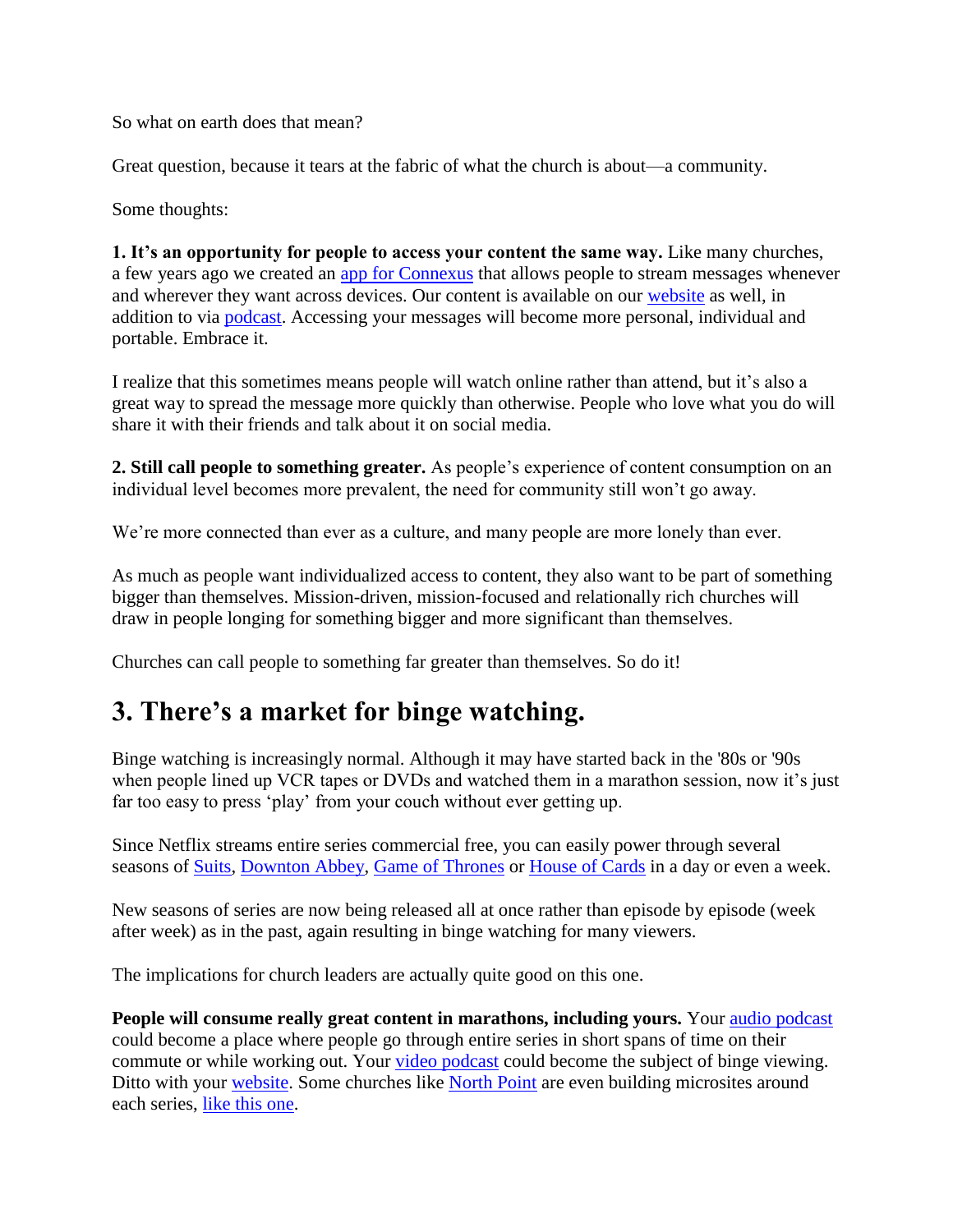Bottom line? Make sure your content is accessible in the *easiest* forms possible for people to access.

### **4. Great stories are alive and valued.**

It's fairly widely accepted that the best content being produced these days is not coming from Hollywood or even network TV, but from specialty channels like **AMC**, [Comedy Central,](http://www.cc.com/) USA [network](http://www.usanetwork.com/) and [Netflix](http://www.netflix.com/) itself.

Shows like [Madmen,](http://www.amctv.com/shows/mad-men) [Breaking Bad](http://www.amctv.com/breaking-bad/videos/spoilers-farewell-to-breaking-bad) and others win the ratings wars because of their rich plot lines, complex characters and willingness to take a viewer seriously. They don't dumb down.

Many critics believe TV has become what movies used to be: a forum in which great stories are told.

The church, as I think most readers of this blog might agree, sits on the very best message on the planet.

The implication: Tell the story … *well*.

The Gospel has always been about God's story intersecting with the human story. The church is uniquely positioned to tell the best story of all.

So do it, *well*.

Clearly people are looking for a better story. Church leaders need to bring it to them.

# **5. People will pay for something they don't use until, one day, they won't.**

I realize I pay almost \$100 a month for something I almost never use—network TV. I rarely watch it anymore.

I hold out and pay the monthly bill because I *might* watch the World Series or the Superbowl. I don't like the illegal options (I don't do illegal downloads) and watching live sports in Canada legally without subscription TV is more difficult than in the U.S.

But seriously … \$1,200 a year in case I *might* watch something? I could almost fly to the World Series for that.

[For the first time in the U.S.](http://www.bloomberg.com/news/2014-03-19/u-s-pay-tv-subscriptions-fall-for-first-time-as-streaming-gains.html), traditional television subscriptions declined year over year as people cut the cord.

This is only going to accelerate.